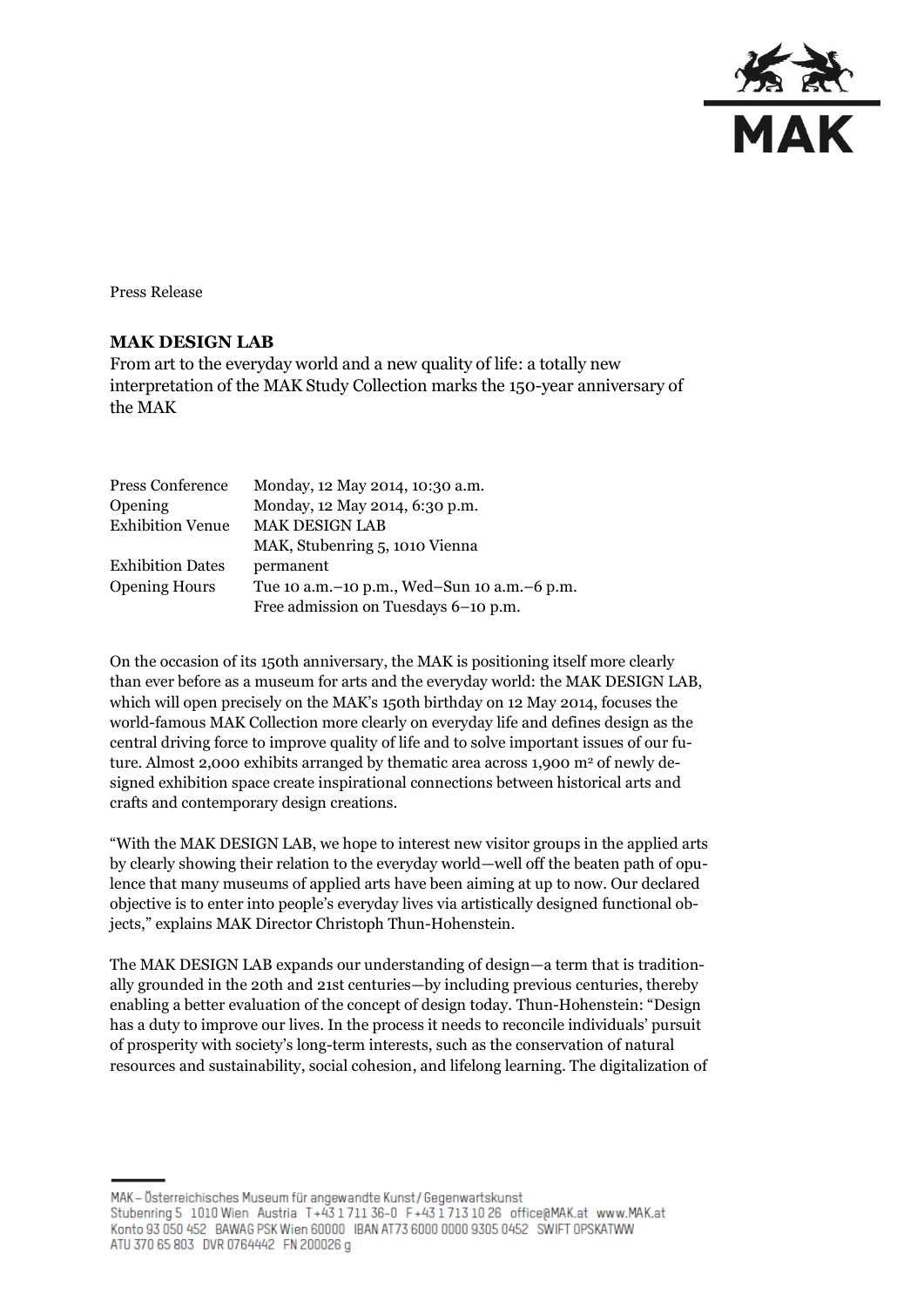

our lives is opening up additional possibilities for design. The MAK DESIGN LAB focuses on this modified understanding of design's role."

With the MAK DESIGN LAB, the museum has undertaken a radical new positioning of the former MAK Study Collection, and the design concept of the LAB has been consciously chosen as a contrast to the MAK Permanent Collection. Andy Warhol once said: "When you think about it, department stores are kind of like museums." Taking this idea the other way round, the MAK DESIGN LAB is oriented on the dramaturgy of a supermarket. In cooperation with the renowned Austrian design team EOOS and under the curatorial supervision of the IDRV – Institute of Design Research Vienna, a dynamic concept emerged in which collection objects can be contrasted or placed in relation to each other, making it possible to directly experience art historical and interdisciplinary interconnections.

Whereas the MAK Study Collection was arranged in a material-specific manner for more than 20 years, the MAK DESIGN LAB has been designed so that themes and spaces converge. Newly created connecting passages and the conversion of parts of the former hallways result in a new spatial experience. The **MAK FORUM** provides an innovative, multifunctional space that can be used as a place of encounter or as an experimentation area for exhibitions, presentations, and educational program formats. The MAK Gallery has been integrated into this spatial constellation; on 12 May 2014, a solo exhibition by the Viennese architecture team "soma architecture" will open there within the context of the series *APPLIED ARTS. NOW*, developed in cooperation with the University of Applied Arts Vienna.

Even the furnishings create proximity to the visitors: table-high pedestals place the objects at eye level or offer the possibility of active investigation at "workplaces." Modular programming of the exhibition spaces facilitates maximum flexibility. The MAK DESIGN LAB can present spontaneous initiatives or be adapted to current developments and themes. Through formats such as carte blanche, crowdsourcing, and participative projects, it will in future undergo continual transformations. The IDRV will contextualize the individual areas with interventions relevant to daily life that propose positive change towards a socially and ecologically sustainable society. Subjects include production, gender democracy, nutrition and biodiversity, the circular economy, the impacts of climate change, globalization, the democratization of knowledge, and lifestyle. In other words, areas that are generated from an open concept of design and that are not only of importance for designers. The MAK DESIGN LAB thus presents itself as a place that embraces themes that are relevant for positive change.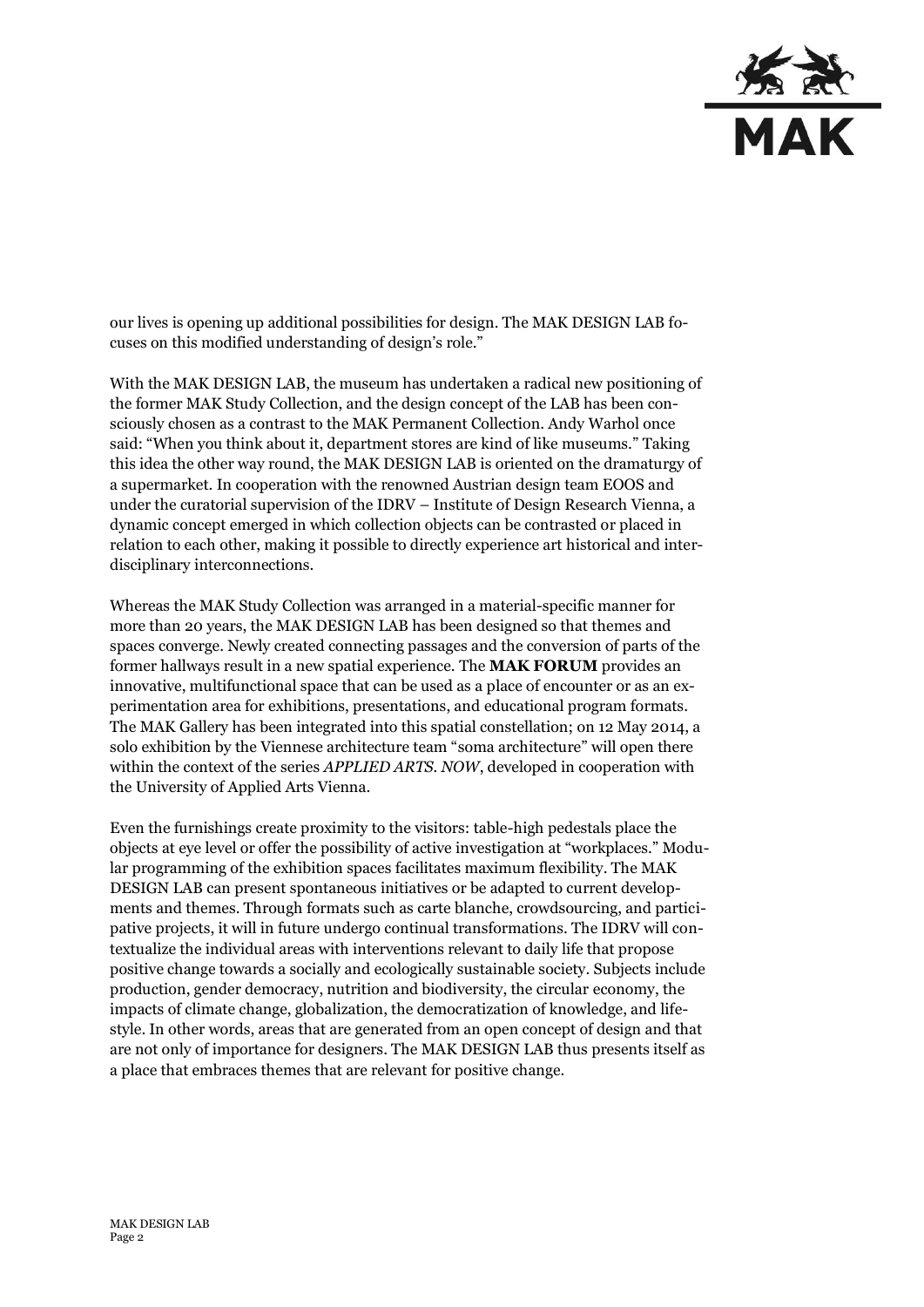

Integrated in this interconnected concept, visitors will find interactive thematic areas devoted to topics such as Cooking, Eating and Drinking, Sitting, Artistic Production, Industrial Production, Alternative Production, Transporting, Communicating, and Ornament, as well as to the generation-spanning, inspirational universal designer Josef Hoffmann and the fashion designer Helmut Lang.

## **DENSELY DESIGNED THEMATIC DISPLAYS**

It is not by coincidence that the sequence of displays in the MAK DESIGN LAB begins with an overview of various production methods. In the thematic area **Industrial Production,** selected everyday objects and technology products honored with the Austrian State Prize for Design, such as Ernst W. Beranek's *Automatic Toastgrill* (1967) or Gerhard Heufler's unmanned helicopter *CAMCOPTER® S-100* (2005), introduce an account of industrial production and market dogmas. The area **Alternative Production** presents new pathways in design that imply changed consumption behavior, new forms of economic activity and resource utilization, and social change. Experiments with materials, such as those of Studio Formafantasma or Dirk Vander Kooij, are included as well as Jesse Howards' 3D printed, prototypical DIY household appliances. In contrast, the thematic area **Artistic Production** presents positions from the MAK Contemporary Art Collection, for example those of Herbert Bayer, Verena Dengler, Birgit Jürgenssen, Gerwald Rockenschaub, or Jenni Tischer, which illuminate a variety of questions relating to aesthetics and the processing value of materials in the contexts of history, cultural patina, gender, or social practices. Test zones have been configured between craftsmanship (human) and industry (machine). The starting point for the display is *Model La Machine Célibataire* (2012) by the Atelier Van Lieshout, a model of a "bachelor machine." The MARS has donated this work to the MAK Collection on the occasion of the MAK's 150th birthday. With this endowment the MARS has set an example and hopes that many others will follow in its footsteps during this anniversary year.

The point of departure for the thematic area **Cooking** is the famous *Frankfurt Kitchen* designed in 1926 by the Viennese architect Margarete Schütte-Lihotzky, which is considered to be the prototype of the modern built-in kitchen. This section runs the gamut from designs by Josef Hoffmann and Edmund Moiret, which mark the beginning of the exploration of the artistic possibilities inherent in kitchens, to standardized models and surprising design solutions, including some from the Southeast Asian region, and to totally utopian objects, for example creations by Ettore Sottsass or Jerszy Seymour.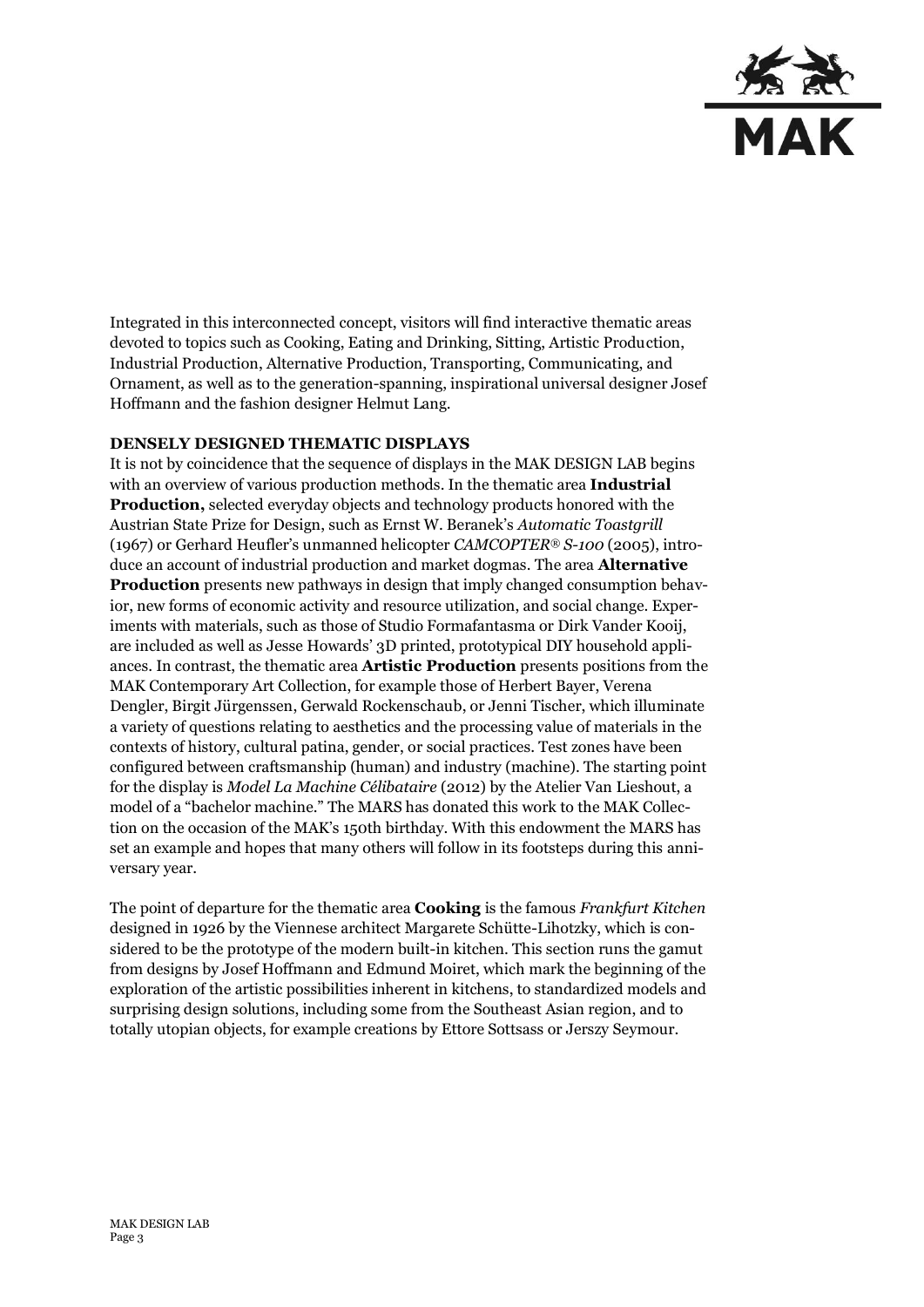

The area **Eating and Drinking** offers an impressive journey through time to tableware settings in various epochs. Beginning with the Middle Ages, when the dining table was not yet a fixture in the home, through the Renaissance, which saw the first stirrings of interest in dining table decoration, and the Baroque, during which uniform tableware sets were invented, up to the democratization of dining in the second half of the 20th century, this excursion presents all the varieties of table setting in the European region. Sacred vessels and tea bowls used in the Japanese tea ceremony are also to be seen here, as are tablecloths, napkins, and menu cards. A discussion of eating and drinking as a source of inspiration for contemporary art is offered by positions such as those of Nina Levett and Eat Artists Sonja Stummerer and Martin Hablesreiter.

In the LAB area devoted to the dominant posture assumed in everyday life today, **Sitting**, selected chairs and stools provide examples of some of the numerous types of seating furniture and a comparison of various materials, functionalities, and stages of development. This area also presents sitting postures collected and drawn by the American anthropologist Gordon W. Hewes in the 1950s: they call attention to the crouching and squatting positions assumed in societies that up to now have, to a large extent, not used furniture for sitting.

The central room of the MAK DESIGN LAB is devoted to the creative zenith of Josef Hoffmann and the Wiener Werkstätte. The compact exhibition **Hoffmann, Geometric** presents what is known as the geometric phase of Josef Hoffmann, the most influential applied artist in Vienna around 1900, and makes it clear why his geometric designs are considered the most artistically revolutionary and exciting contribution of applied arts in Viennese modernism. Like no other, Hoffmann—who was a founding member of the Secession, the Wiener Werkstätte, and the Österreichischer Werkbund as well as an architect, exhibition designer, furniture designer, and designer of objects in glass, porcelain, ceramics, textiles, and metal—stands for the idea of the Gesamtkunstwerk or total work of art, for involvement in a variety of disciplines, and for internationality. By including only objects from his most important creative phase in this area of the exhibition, it is hoped that the significance of Hoffmann and his associates will be communicated to a broad public. In dialog with the Hoffmann exhibition, the adjoining room **Decorating** presents textiles produced by the Wiener Werkstätte, Backhausen & Söhne, and Philipp Haas & Söhne. They include characteristic examples by renowned designers such as Josef Hoffmann, Dagobert Peche, and Koloman Moser, which illustrate the many and various facets of textile production in the Viennese context.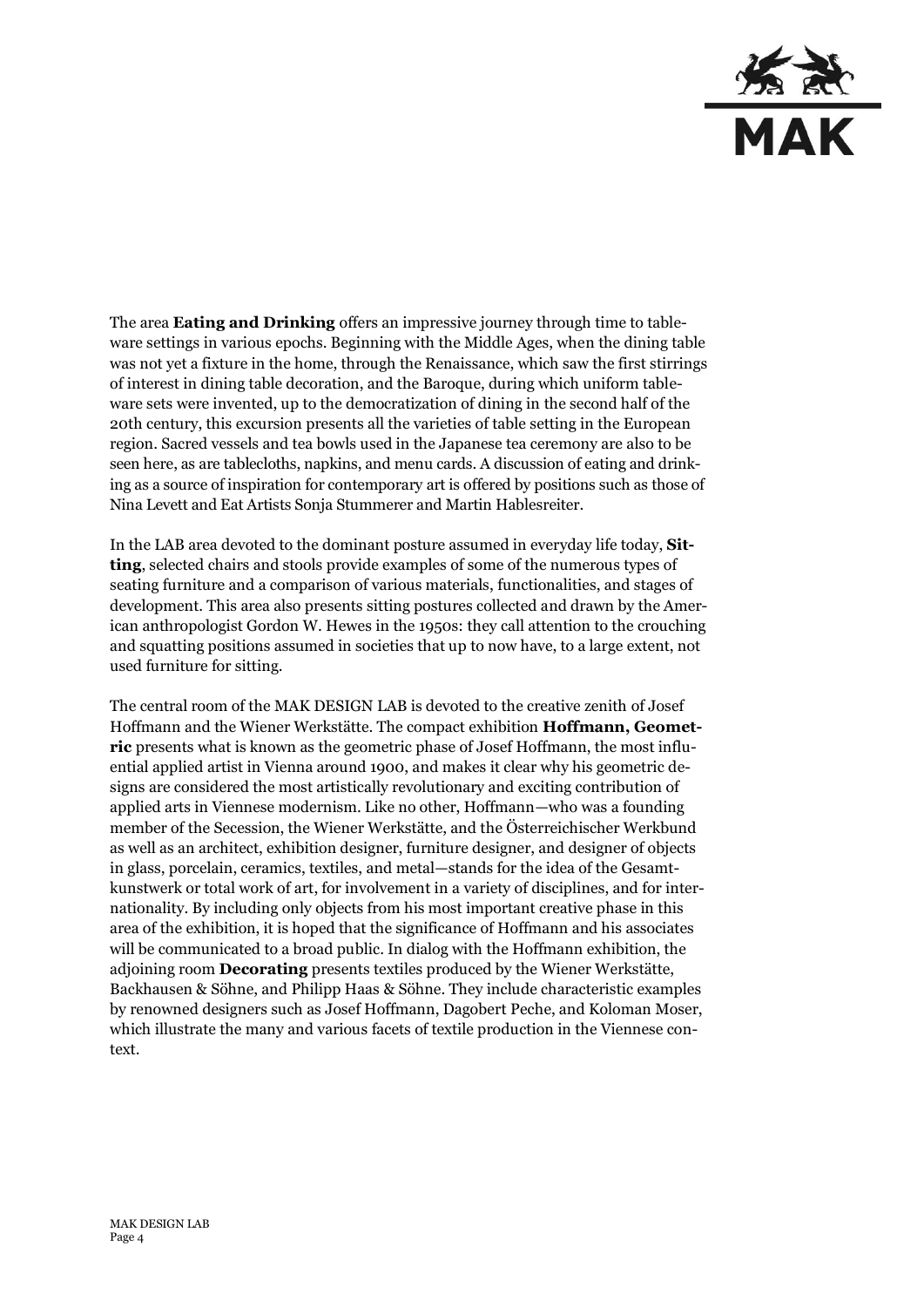

A special area is devoted to the fashion designer Helmut Lang, who had a strong influence on fashion design between the late 1980s and 2005 with his experimental and minimalist style. In the **HELMUT LANG ARCHIVE** there are documents pertaining to store architecture, advertising campaigns, fashion show videos, and look books, as well as corporate identity materials from the years 1986 to 2004, donated in their entirety to the MAK. The museum is the only institution in the world to house such material illustrating the origins of the Helmut Lang brand. Further context is provided by selected designs of clothing and accessories, which also highlight Lang's use of materials. Similarly, they document his conceptual and sculptural design process and are consequently of use for research purposes. In 2005 Lang retired permanently from fashion in order to concentrate fully on his art. Even now, almost a decade later, Lang's work remains a touchstone for a new generation of designers who look to develop and interpret his ideas in the same way that the previous generation looked to the work of Yves Saint Laurent.

Textiles, one of the MAK's core areas, are also the subject of the presentation of the Archive of the Technologisches Gewerbemuseum (TGM – Museum of Industrial Technology, Vienna) in the **Collecting** space. The TGM's unique collection of textile samples, given to the MAK in 1914, almost exhaustively documents the extraordinarily immense textile production (some 20,000 samples) of the Habsburg Empire during the Biedermeier period (about 1820 to 1840). A wide variety of textile samples mounted on cardboard panels illustrate the impressive abundance and innovativeness of this production.

The thematic area **Protecting and Adorning** is devoted to applied arts objects related to the hands and feet. Objects from Europe and Asia dating from the Middle Ages to the present, many of them being exhibited for the first time, revolve around the theme of the body's extremities as an inspiration for jewelry, protective accessories, and other artistic products. The exhibits range from shoes, gloves, jewelry, bags, snuffboxes, and fans to art objects and design objects, including Walter Pichler's famous *Finger Stretcher* (1967).

Artistic containers for objects from various eras and cultures—from wastebaskets through cabinets, boxes, chests, and cases for transporting furniture to (jewelry) cases—are on display in the thematic area **Transporting**. In addition to containers, this area also includes bags from Europe, America, the Islamic world, and China, dating from the late Middle Ages into the 20th century, as well as various forms of packaging. The thematic area **Ornament** places a special focus on the fact that ornaments have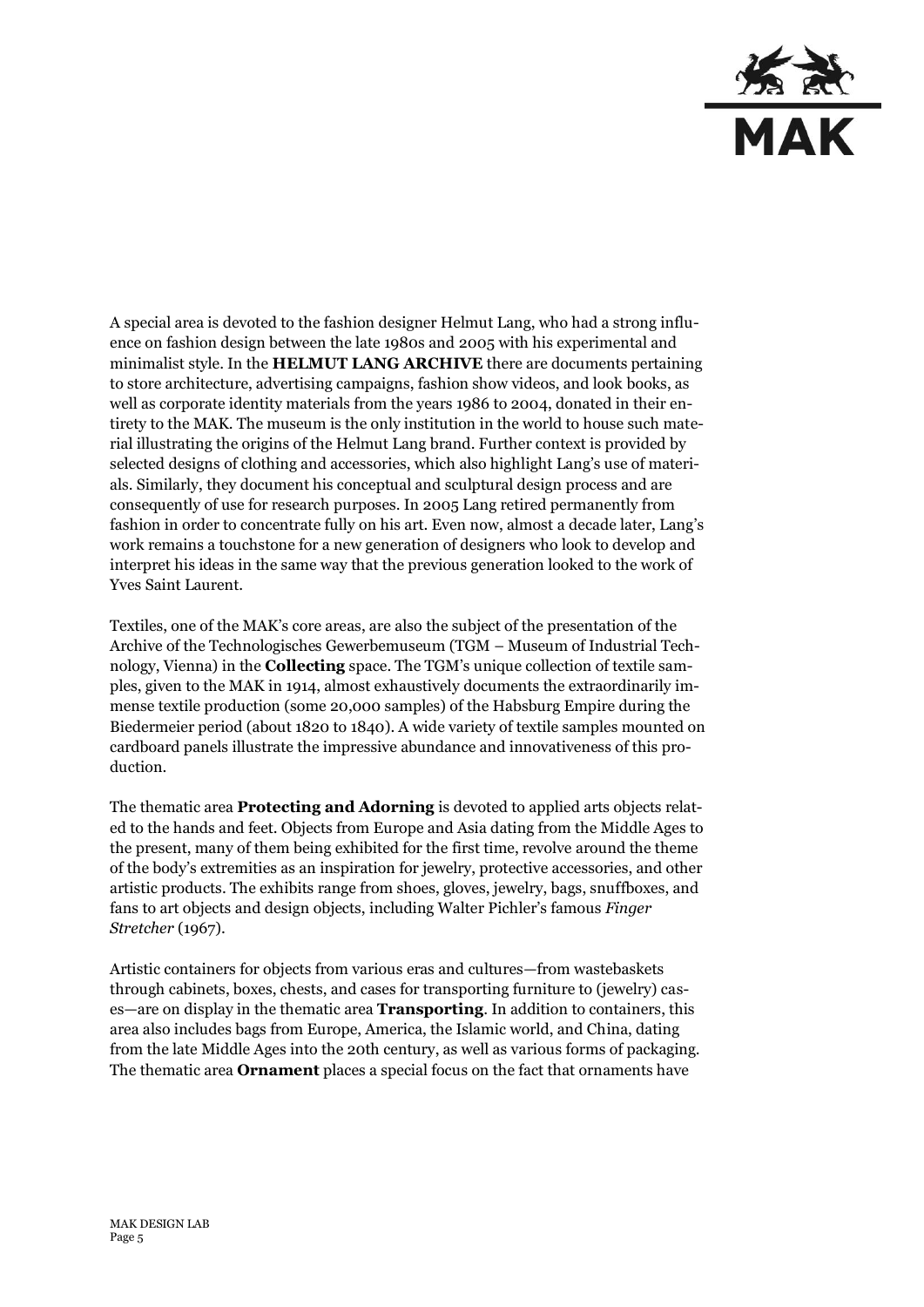

been regarded as an important instrument of communication. It explores the multifacetedness and significance as well as the banalities of ornaments and ornamentation, and invites visitors to contribute their ideas about this subject.

The adjoining thematic area **Communicating** presents the development of lettering, from the tradition of monastic scriptoria for the purpose of making copies of religious scripts through individual new interpretations by scribes and printers such as Aldus Manutius, Johann Neudörffer, Giambattista Bodoni, or François Didot to reform movements such as those initiated by William Morris or Rudolf von Larisch. It also takes a look at the emancipation of script as an artistic medium, as shown in examples by Lawrence Weiner, Jenny Holzer, or Betty Leirner. In this context, posters document the broad field of applied arts that is graphic design. Examples from the digital age such as the *E-Book Reader* round off the subject area typography. Building on the requirements set in the 18th century as a result of the standardization of font sizes, it will be demonstrated how the digital building block "pixel" creates the visual appearance of a letter on a screen.

## **The Visitors' Role**

The MAK understands design as an open and globally interconnected lab that works towards solutions with the participation of consumers. Accordingly visitors to the MAK DESIGN LAB are invited to actively share their experiences as well as to contribute their own questions and suggestions.

Complementary to the intervention by the IDRV – Institute of Design Research Vienna, there are questions in some rooms that revolve around the subject area "Positive Change." Video statements by various people provide a broad spectrum of opinion and immerse the MAK DESIGN LAB in an atmosphere rich with multiple perspectives and a diversity of voices. Visitors can contribute to the debate about the themes and expand the spectrum by suggesting yet more questions.

Two "workplaces" enable visitors to delve deeper into the topics, yet they also encourage participation in current MAK projects. In the area *Ornament* visitors are invited to make suggestions that could lead to a continuous change in the exhibits on display. At www.MAK.at fabric samples from the archive of the Technologisches Gewerbemuseum (TGM) are available to adapt and for free download; as a result of this measure, they have become intercreative common property.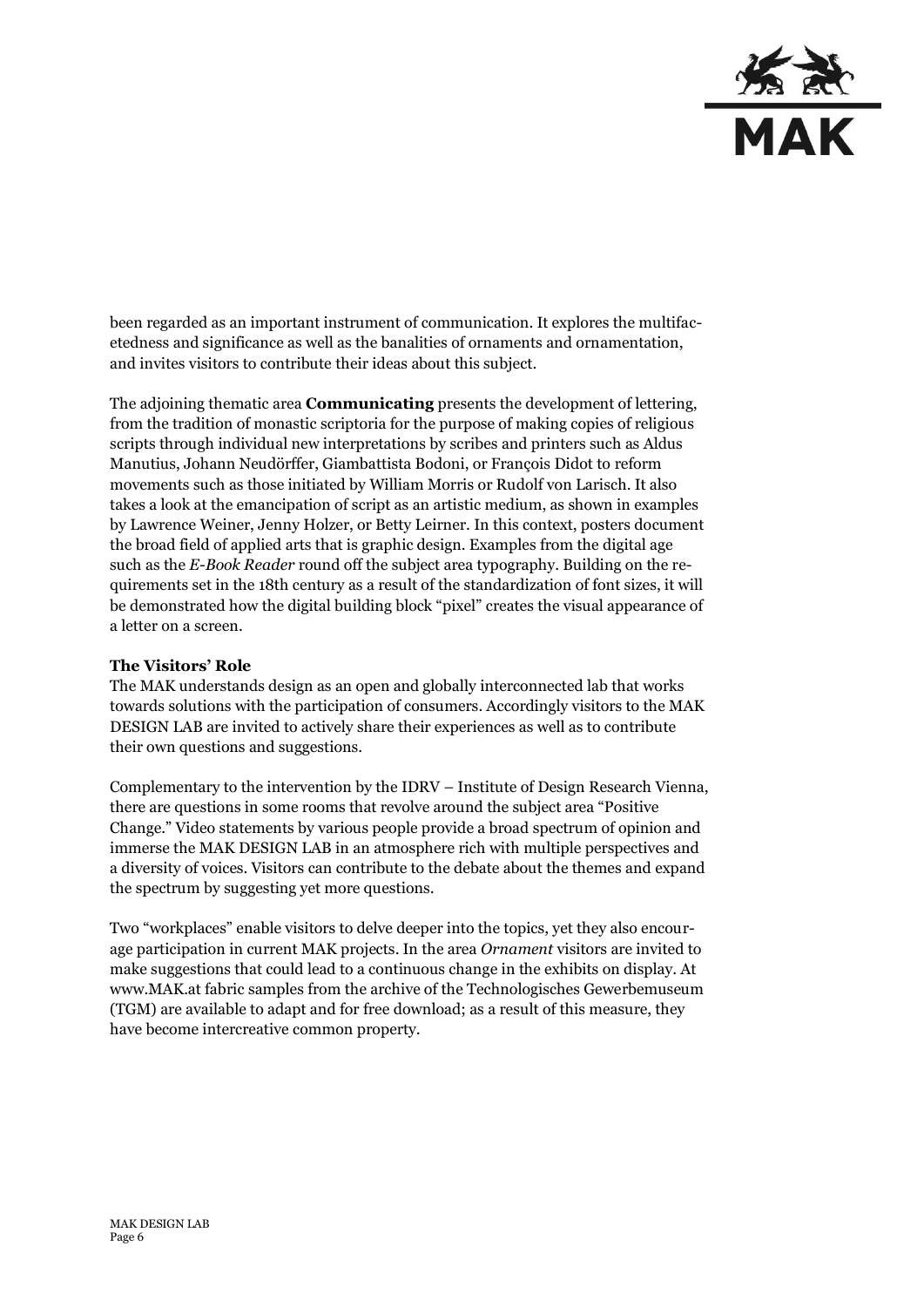

The flexible use **MAK FORUM** plays a key role for the MAK DESIGN LAB. In collaboration with designers and partners from research and business, it investigates current issues in design. It is home to lectures, discussions, and film screenings, but also offers space to test exhibition and educational formats. At regular intervals throughout the year, we offer the opportunity for visitors to communicate directly with designers as well as to design and produce their own functional objects, and then test their suitability for everyday use.

Detailed texts about the individual thematic areas of the MAK DESIGN LAB, as well as press photos, are available for download at MAK.at/press.